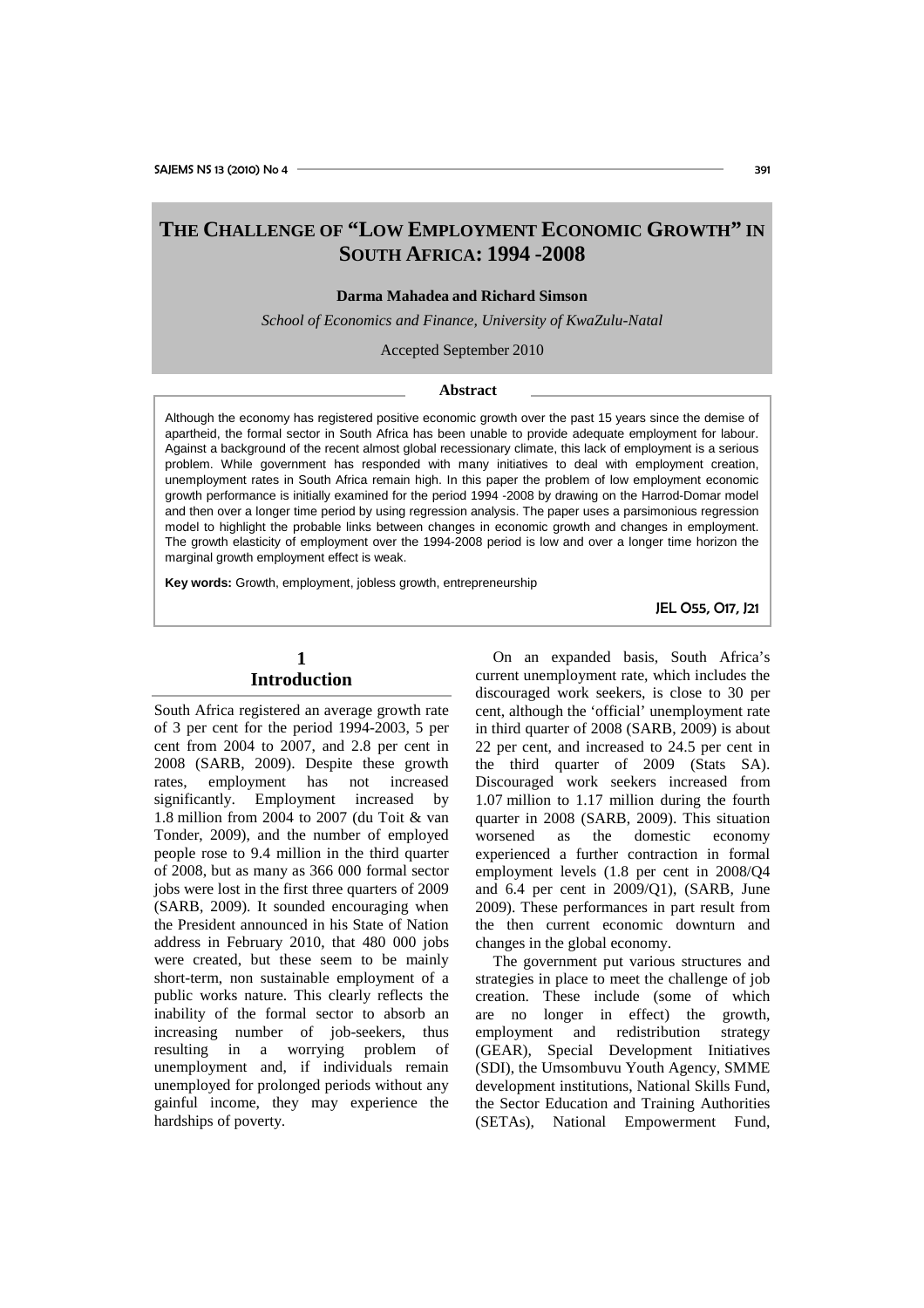Accelerated and Shared Growth Initiative of South Africa (ASGISA), and expanded cabinet responsibilities to deal with development and employment in June 2009. Despite all these initiatives, South Africa's contemporary growth and unemployment rates are a development concern, together with associated issues regarding aggregate demand, inflation, interest rates, budget deficits and increasing income inequalities. The prospects for sustained and rapid growth, without which poverty cannot be addressed, are themselves negatively affected by increasing inequality, poverty and unemployment (Bhorat & Kanbur, 2005).

Increasingly there are signs of disillusionment among individuals, as unemployment among the poorer community remains extremely high. Crime rates are alarming, the HIV/AIDs pandemic is still at a high level, corruption is a major issue and service delivery remains a formidable challenge, while disgruntled workers in various sectors are increasingly expressing their disaffection with salary or working conditions.

After almost 15 years of post-apartheid democracy, many individuals are asking. "where are the promised jobs?" contributing to a "better life" for all in South Africa. Indeed, in his State of Nation address in May 2009, President Zuma raised hopes, highlighting the new government's commitment to, inter alia, reducing poverty and unemployment, promising the creation of 500,000 new jobs; apparently in the second half of this recessionary year (2009).

Against this background, this paper examines South Africa's problem of high unemployment despite economic growth. It consists of four sections. The first examines a simplified analysis of jobless growth highlighting the growth performance against a background of unemployment in recent years, the second discusses real GDP within the context of the Harrod-Domar model and presents a marginal employment effect regression analysis using data for the period 1994-2008 and even prior to 1994, the third examines the causes of poor employment in relation to growth performance, and the final section presents some alternative employment enhancing measures.

## **2 Recent economic growth and unemployment rates in South Africa**

In 1993, the economy grew at a real rate of 1.2 per cent. For the next seven years (1994- 2000) it grew at an average annual rate of 2.7 per cent (SARB, Dec 2001), (Table 1). Accordingly, real GDP per capita increased from R20 214 in 1994 to R21 104 in 2000 and to R25 897 in 2008 (SARB, March 2009), as the economy registered annual growth levels of up to 5 per cent and more as late as 2007 (Table 1). $<sup>1</sup>$ </sup>

| Table 1                             |                                             |       |  |  |  |
|-------------------------------------|---------------------------------------------|-------|--|--|--|
| South Africa's Real GDP 1994 - 2008 |                                             |       |  |  |  |
| Year                                | Real GDP per capita Rand<br><b>Real GDP</b> |       |  |  |  |
| 1994                                | 3.2                                         | 20214 |  |  |  |
| 1995                                | 3.1                                         | 20412 |  |  |  |
| 1996                                | 4.3                                         | 20848 |  |  |  |
| 1997                                | 2.6                                         | 20955 |  |  |  |
| 1998                                | 0.5                                         | 20625 |  |  |  |
| 1999                                | 2.4                                         | 20675 |  |  |  |
| 2000                                | 4.2                                         | 21104 |  |  |  |
| 2001                                | 2.7                                         | 21269 |  |  |  |
| 2002                                | 3.7                                         | 21663 |  |  |  |
| 2003                                | 3.1                                         | 21991 |  |  |  |
| 2004                                | 4.9                                         | 22735 |  |  |  |
| 2005                                | 5.0                                         | 23540 |  |  |  |
| 2006                                | 5.3                                         | 24475 |  |  |  |
| 2007                                | 5.1                                         | 25514 |  |  |  |
| 2008                                | 3.1                                         | 25897 |  |  |  |

*Source: SARB Quarterly Bulletins*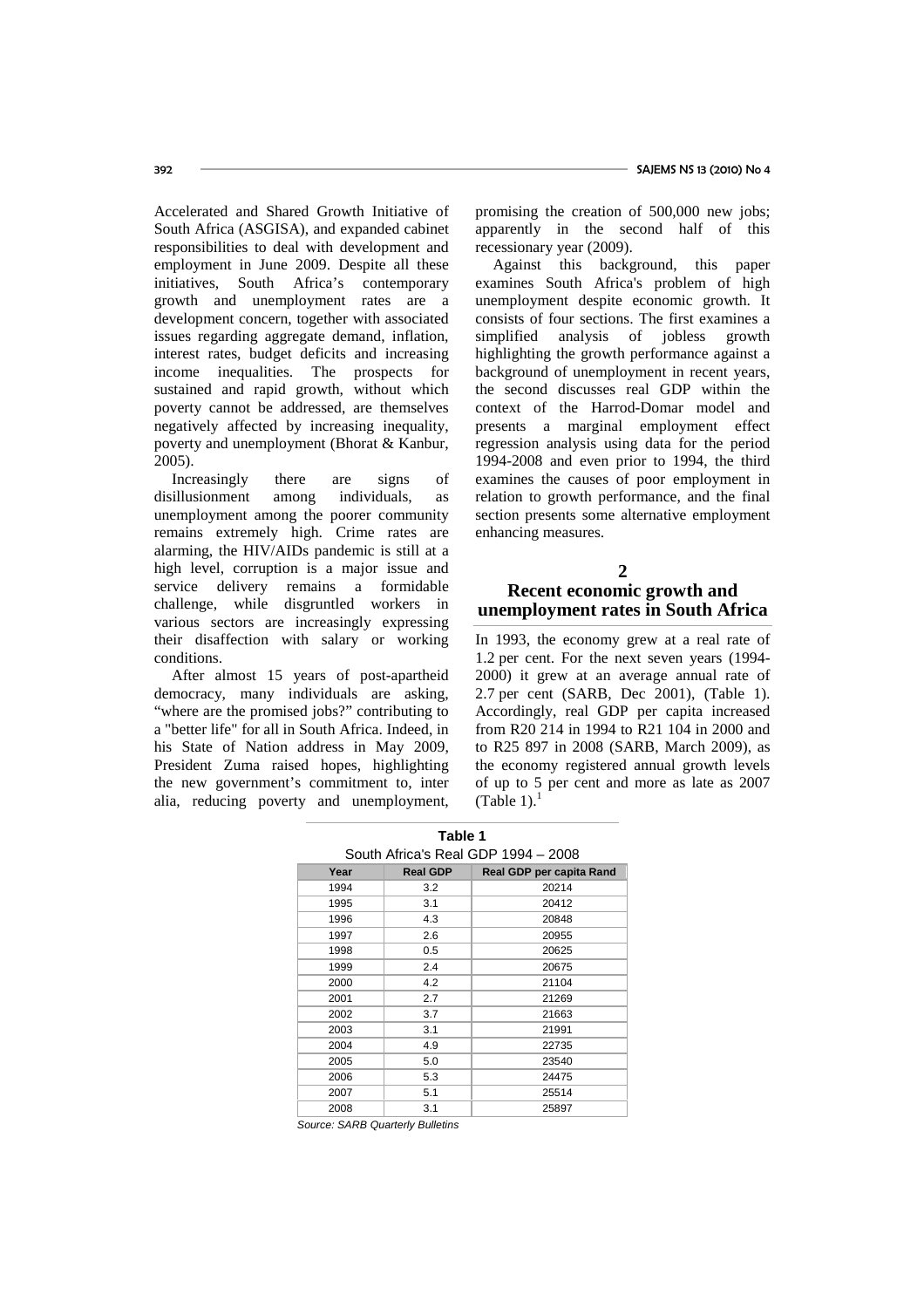The RDP office was abolished in 1995, and the new macroeconomic growth, employment and redistribution (GEAR) strategy was then implemented in 1996. This move recognizes that unless the economy grows robustly there can be neither substantial employment creation nor significant redistribution to the poor.

In terms of the GEAR strategy, South Africa expected to achieve an average annual growth rate of 6 per cent over the 1996-2000 period, and it was projected that some 400 000 new jobs per annum were to be created. From a theoretical perspective, a strong association may well exist between growth and employment in a labour surplus economy. An accelerated economic growth underpinned by appropriate technology could significantly pull up labour employment, while enabling a rise in labour-intensive investment in some sectors further boosting employment. However, contrary to expectations, the country produced a striking case of jobless growth during certain years in the 1990s (Loots, 1998).

South Africa registered an average growth rate of 5 per cent during the period 2004-2007. More recently, economic growth responded positively to the stimulus from public sector infrastructure investment, especially in roads, stadia, the Gautrain project and improvements of airports in anticipation of the 2010 Soccer World Cup. As a result, expanded unemployment declined from 37 per cent in 2003 to 29 per cent in 2007 and it increased to 29.3 per cent in 2008. Economic growth was accompanied by an increase of 1.8 million jobs from 2004 to 2007, but employment growth was not high or stable. In effect, the labour force grew by over 5 million individuals, resulting in significant rise in unemployment levels to close to 8 million in 2002 (Bhorat & Oosthuizen, 2006). The rate of total employment growth trended downwards from above 4 per cent in 2004 to under 1 per cent in 2007, relative to an upward-trending economic growth (du Toit & van Tonder, 2009).

The long-term employment trend indicates that unemployment (expanded) rates increased from 6.7 per cent in 1960 to 10.6 per cent in 1983, to over 29 per cent in 2009, amid structural change, policy changes and increasing retrenchments in recent times. This implies that the job scarcity rate (percentage) of workers without formal employment) increased from a mere 10 per cent in 1960 to approximately 47 per cent in 1995 (Loots, 1996) and close to 30 per cent in the post-2000 period. While the formal sector was able to absorb 80 per cent of the labour force before the 1980s, this figure dropped to nearly 50 per cent after  $2000$  (Barker,  $2006:45$ ).<sup>2</sup> More employment seems to have been created in the informal sector rather than in the formal sector, thus widening income inequality and the gap between the first and the second economy. The jobs created by the informal sector are of a low value-adding nature, while the formal sector makes the greater contribution to wealth creation and GDP. Indeed, South Africa's Gini coefficient, reflecting income inequality, has increased from 0.57 in 1992 to 0.70 in 2008 (du Toit & van Tonder, 2009:15).

The relation of unemployment with GDP can be assessed more accurately when the change in GDP is linked to the change in employment, which is done in Table 2 below. This is an indication of the responsiveness of employment to changes in economic growth. The GDP-employment growth was consistently negative during the period 1995- 2000, with an average figure of -1.4 (Mahadea, 2003), reflecting that South Africa's growth has not been neutral but rather labour displacing. Labour displacement relative to the country's GDP appears to have been at -1.6 in 2001, but thereafter labour absorption improved. The change in employment index ranged from 3.2 per cent (2008) to 19.4 per *cent* (2002), and the GDP-employment ratio has been positive, the highest in 2008, with a figure of 0.968 (Table 2).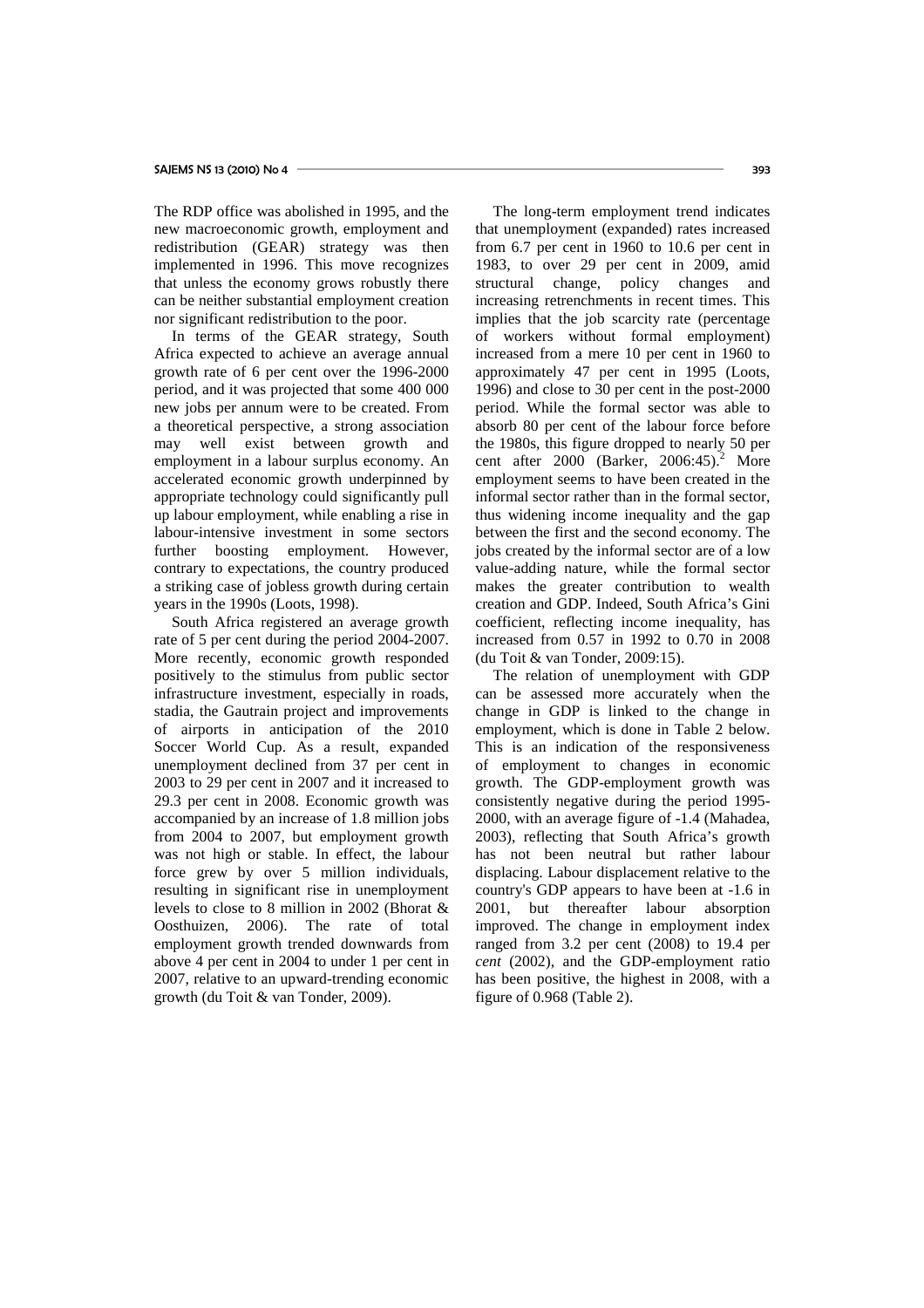| Edison Unipidymont, capital labour ratio and ODT / 011ipidymont ratio: E000 E000 |                                         |                            |                    |                                                            |  |
|----------------------------------------------------------------------------------|-----------------------------------------|----------------------------|--------------------|------------------------------------------------------------|--|
| Year                                                                             | Average capital<br>labour ratio in rand | Labour<br>employment index | Change<br>per cent | Ratio of GDP growth $(g_v)$<br>to employment growth $(q1)$ |  |
| 2000                                                                             | 124236                                  | 100                        |                    |                                                            |  |
| 2001                                                                             | 123024                                  | 98.4                       | $-1.6$             | $-1.68$                                                    |  |
| 2002                                                                             | 121918                                  | 117.8                      | 19.4               | 0.190                                                      |  |
| 2003                                                                             | 121436                                  | 135.1                      | 17.3               | 0.179                                                      |  |
| 2004                                                                             | 121630                                  | 140.7                      | 5.6                | 0.875                                                      |  |
| 2005                                                                             | 122556                                  | 150.2                      | 9.5                | 0.526                                                      |  |
| 2006                                                                             | 124563                                  | 167.1                      | 16.9               | 0.313                                                      |  |
| 2007                                                                             | 127912                                  | 175.8                      | 8.7                | 0.586                                                      |  |
| 2008                                                                             | 132670                                  | 179                        | 3.2                | 0.968                                                      |  |

**Table 2** Labour employment, capital labour ratio and GDP/employment ratio: 2000-2008

*Source: SARB Quarterly Bulletins*

Output expansion with a less than proportionate increase in the labour force (in Table 2 note the years 2002 and 2006 for example) may reflect an increase in capital input and total factor productivity. The average capital-labour ratio increased from R124 236 in 2000 to R132 670 in 2008 (Table 2), reflecting a rising capital intensity in production. Accordingly, the average output labour ratio improved from R49 662 in 1994 to R63 437 (at constant 2000 prices) in 2008. However, the growth in output per worker in the formal non-agricultural sectors decreased from 6.3 per cent in 2000 to 0.8 per cent in the third quarter of 2008 (SARB, March 2009), and to  $-0.4$  per cent in fourth quarter of 2008 (SARB, June 2009).

Except for the year 2008, the ratio of GDP growth to employment growth has been far less than one, reflecting that South Africa's job creation performance against GDP has been rather weak for most years of the period 2002- 2008 with many of the unemployed ending up in the informal economy. During the years 2000-2005, on average 21 per cent of the employed were engaged in the impoverished informal sector (Burger and Yu, 2006). This reinforces the point that the employment elasticity of economic growth is rather low in South Africa; also notice in Table 2 above, that more recently the ability of the economy to absorb labour is waning, as the growth in output has not really resulted in a matching growth in employment. If one chooses a ratio of one half as a benchmark (indicating a labour absorbing economy), it is to be noted that more recently (in 2008 and 2004) the economy has not been under this benchmark.



In Figure 1 is an analysis of jobless growth based on the growth and unemployment

figures for South Africa. Adopting a naive<sup>3</sup> production function approach, we show two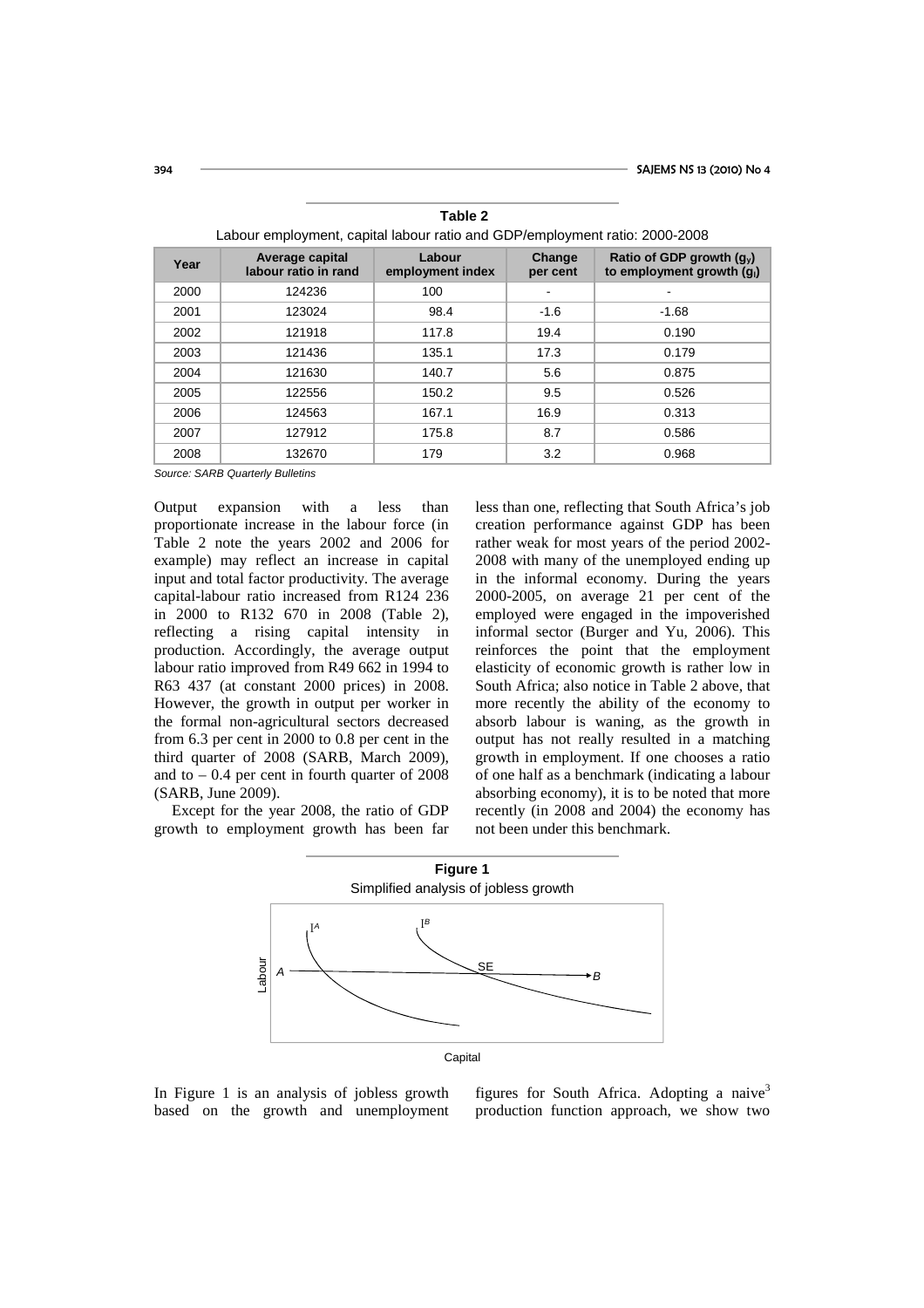isoquants  $(I^A \text{ and } I^B)$  with labour and capital as the inputs. Given that we are attempting to capture some aspects of the South African economy, it makes little sense to begin at the origin. The first isoquant, which is labeled  $I^A$ , also shows the initial equilibrium position at A, so as to avoid too many labels in the figure. The second isoquant has label  $I<sup>B</sup>$ . One can consider a move from the isoquant  $I^A$  to the isoquant  $I^B$  as a way to capture, in a rather "heroic" manner, economic growth as there is more being produced in goods and services and Table 1 does measure real growth. As tables 1 and 3 show, South Africa certainly has posted good growth rates in the recent past. As point A (on  $I^A$ ) is also the initial equilibrium, the arrow AB, shows the evolution of the economy towards  $I^B$  (real growth) and the subsequent equilibrium is shown as point SE in Figure 1. Overstating the case somewhat, and in this *very* stylized view, that has some merit, we see that the labour to capital ratio has fallen (it is lower at SE and this is also evident in Table 2 above and supported by results in Table 4 below): one can then view the move from A to SE, in labour units (measured on the vertical axis), as one way to conceive the idea of jobless growth.

### **3**

## **Harrod-Domar growth model, South Africa's real gdp and marginal employment effect**

In terms of neo-classical growth economics, population growth, capital accumulation and technological progress each contribute to the economic growth of nations (Solow, 1994). For much of the period 1950-2005 experts in international aid have been guided by the view that low growth and under-development are associated with insufficient savings and investment (the S-I gap) and foreign exchange limitations (the X-M gap), both gaps calling for net inflow of foreign capital (Sachs, 2005; Easterly, 1997). This "aid" guidance view is in tune with Keynes' theory of income determination, which emphasizes the role of investment in short-run economic growth (Bauer, 1972; Ingham, 1995). However, new growth or endogenous growth models

emphasize entrepreneurial ideas, institutions, good governance and human capital as critical to economic growth (Lucas, 2009; Romer, 1994; Barro & Sala-i-Martin, 1995; Rodrik, 2000 and Grindle, 2004). Older growth models, such as those of Smith and Schumpeter also stress the role of entrepreneurship.

Within the Keynesian framework, the simple Harrod-Domar model, g=s/k (where g is the economic growth rate; s is the average saving ratio and k is the incremental capital output ratio) can be useful as heuristic guide in analyzing the real economic growth of South Africa. As commentators from Bauer to Easterly have pointed out, the danger of the financing gap approach comes from using it as a measuring rod for large scale disbursements. Domar (1946) postulates that savings and the incremental capital output ratio provide the key to investment-led growth. Once the investment incremental capital-output ratio (ICOR) is known, the saving-income ratio necessary to generate a given rate of economic growth can be found.

Taking an optimistic view, South Africa needs a 6 per cent growth rate to create 400 000 jobs annually. With an ICOR of 6.1 (Table 3, where we include some previous years for comparison), South Africa would have had to invest close to 37 (the six required divided by the 2.64 posted multiplied by 16) per cent of its GDP over the period 1996-2000 to attain a 6 per cent growth rate. Even if an optimistic investment-incremental ratio of 5 were assumed, then an additional investment of 30 per cent relative to GDP would be required to attain a real GDP growth rate of 6 per cent. Clearly this investment (30 per cent) as a proportion of GDP is well above the average 16 per cent actually registered for the period 1996-2000. However, investment as a proportion of GDP has increased from 15 per cent in 2000 to 23.2 per cent in 2008 (SARB, 2009). South Africa registered an average annual GDP growth of 4.1 per cent from 2001 to 2008. If we assume an ICOR of 4.5, South Africa would need an investment of 27 per cent as a proportion of GDP to reach the 6 per cent growth target and make a dent in unemployment. The actual investment at 18.4 per cent of GDP is far from that target.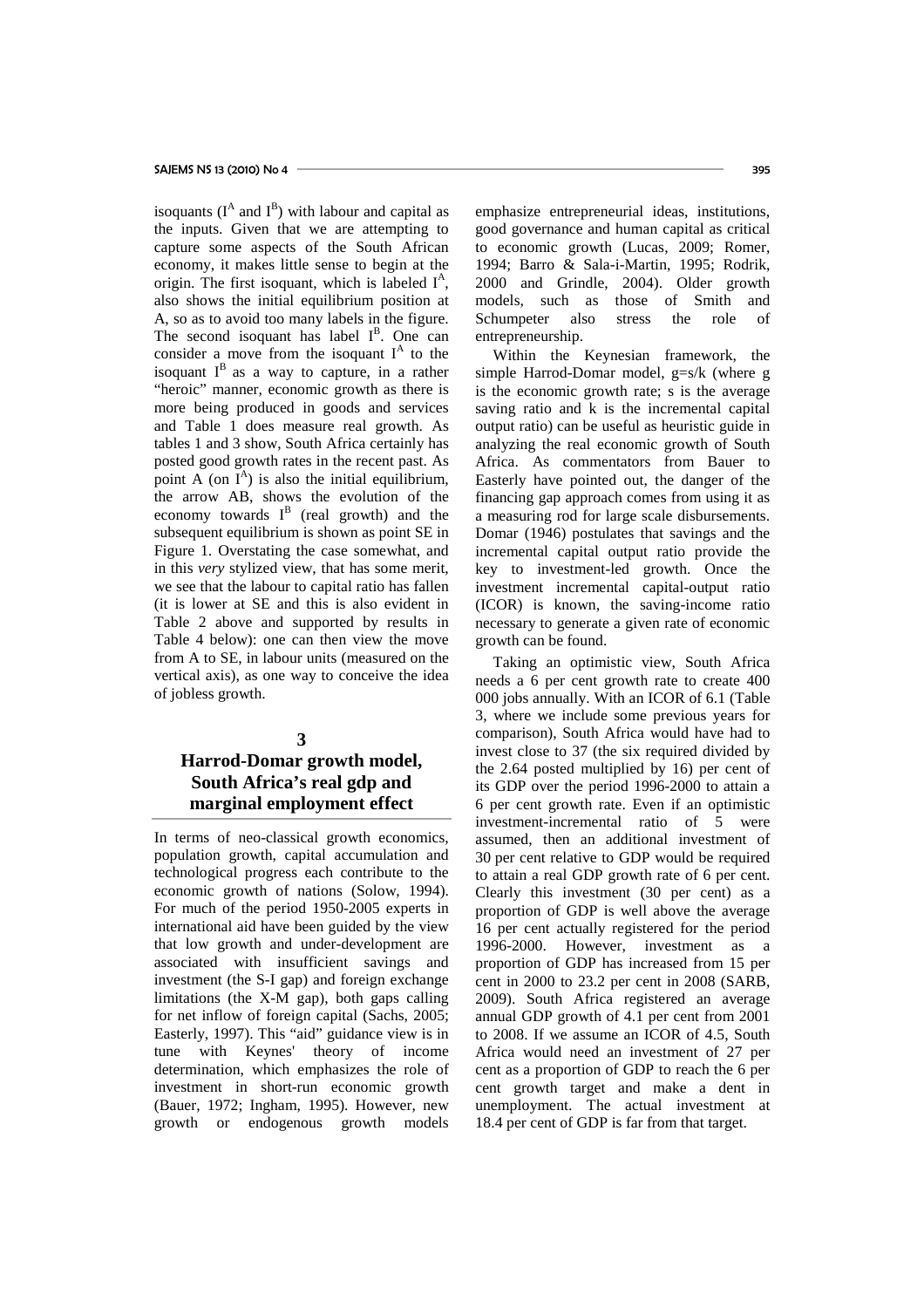| Year      | Investment as per cent<br>of GDP | <b>Real GDP</b> | <b>ICOR</b> |  |
|-----------|----------------------------------|-----------------|-------------|--|
| 1986-95   | 18.3                             | 1.31            | 14.6        |  |
| 1996-2000 | 16                               | 2.64            | 6.1         |  |
| 2001-2008 | 18.4                             |                 | 4.5         |  |

**Table 3** Investment and average real GDP in South Africa: 1986-2008.

Again more recently, we note that South Africa technically entered into a recession in 2009, after 17 years of continuous expansion, (real GDP contracting by 1.8 in the last quarter of 2008 and by 6.4 per cent in first quarter of 2009). Real gross capital formation slowed to 2.6 per cent in the first quarter of 2009 (SARB, June 2009). Investment, as an injection in the traditional Keynesian sense, should raise income, output and employment. In order to enhance investment and growth, it is necessary to have an improved saving record. However, gross saving as a ratio of GDP actually

decreased from 16.9 in 1994 to 15.4 in 2008. At the household level, saving in relation to disposable income decreased from 2.8 per cent in 1994 to -0.4 per cent (borrowing) in 2008, clearly reflecting an increase in household debt. In effect, the ratio of household debt to disposable income increased from 55.5 in 1994 to 76.6 in 2008 (SARB, June 2009). However, there has been an improvement in the efficiency of investment between the period 1996-2000 and 2001-2008, as reflected by the reduced ICOR from 6.1 to 4.5 over the same period (Table 3).

|                                                                                                                             |                                        | marginal employment effect (Mee) in South Africa: 1946-2008      |         |             |                           |
|-----------------------------------------------------------------------------------------------------------------------------|----------------------------------------|------------------------------------------------------------------|---------|-------------|---------------------------|
| <b>Statistics</b>                                                                                                           |                                        |                                                                  |         |             |                           |
| Variable                                                                                                                    | Mean                                   | Minimum                                                          | Maximum |             | <b>Standard Deviation</b> |
| Rgdpg                                                                                                                       | 3.53607                                | $-2.2$                                                           | 5.6     |             | 2.22755                   |
| Mee                                                                                                                         | $-0.0311475$                           | $-6.9$                                                           | 7.2     |             | 2.27384                   |
| <b>Regression Results</b>                                                                                                   |                                        |                                                                  |         |             |                           |
| Mee = $-0.5761 + 0.1541$ Rgdpg<br>t-values (-1.049) (1.1732)<br>$R$ -squared = 0.0228                                       |                                        |                                                                  |         |             |                           |
| <b>Stationary Test</b>                                                                                                      |                                        |                                                                  |         |             |                           |
| Variable                                                                                                                    |                                        | <b>Coefficient</b>                                               |         | T-statistic |                           |
| Rgdpg                                                                                                                       |                                        | $-0.4950$                                                        |         | $-3.0246$   |                           |
| Mee                                                                                                                         |                                        | $-2.5659$                                                        |         |             | $-7.7773$                 |
| <b>Critical Values for Stationary Test</b><br>Oxford University Press, London<br>5%<br>1%<br>10%<br>$-3.96$ $-3.41$ $-3.13$ | Davidson, R. and MacKinnon, J. (1993), | "Estimation and Inference in Econometrics" page 708, Table 20.1, |         |             |                           |

**Table 4** Non-spurious regression results linking endogenous real GDP growth (rgdpg) to the

As any inference drawn from Table 2 is based on a limited number of observations, we feel that in order to substantiate the poor link between the real growth and a less than proportionate increase in employment, it is of some interest to examine this relationship for a longer time period. While the links between changes in unemployment and changes in output growth might be complex, one way of understanding the links is to use the ever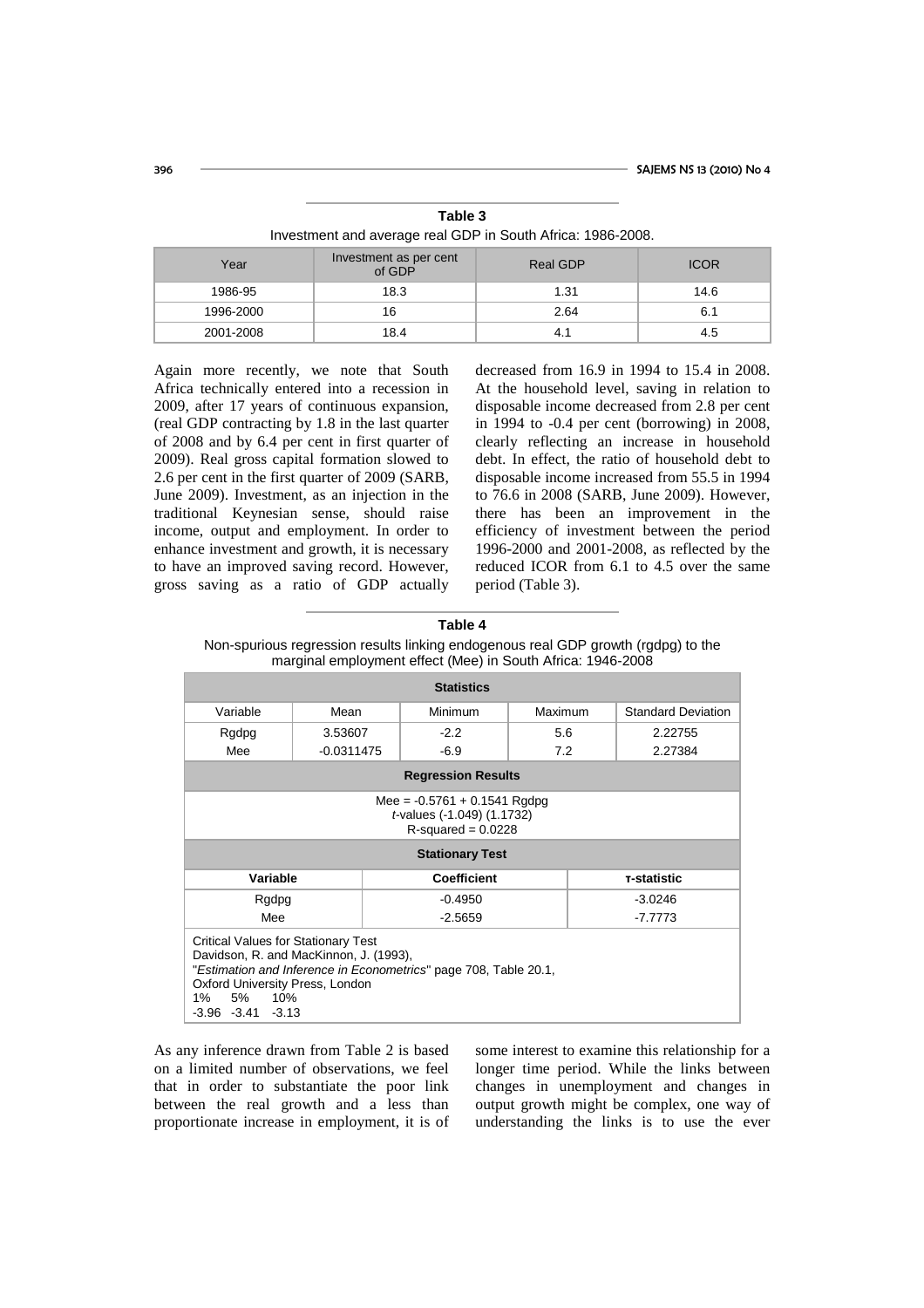popular regression method of least squares. Unemployment and growth are likely to be related; so regressing one on the other can be instructive, as one can perhaps ascertain in some crude way the size of the influence of economic growth on employment. Accordingly, the analysis that initially covered the period 1994-2008, is extended to the 1940s. Moreover, owing to extreme nonstationary results, a longer time period is deemed necessary. Thus, using South African data from 1946, on real GDP growth (Rgdpg in Table 4) and the *change* in employment growth, a marginal employment effect, (Mee in Table 4), we perform a rather 'crude' analysis of the link between these variables expressed in the regression model below, where a is constant and b is the regression coefficient of real GDP growth, and the dependent factor is the marginal employment effect (Mee).

### $Mee = a + b$  Rgdpg

Many factors determine the employment growth rate in any one year, but what matters for a job-seeker in that year is not the growth rate *per se* but how the growth rate has changed from last year when s/he was unemployed, a marginal employment effect shown as the variable Mee in Table 4.

Both variables span a large number of years and the marginal employment effect is stationary. However, the GDP growth rate does not, strictly speaking, pass the stationary test, but it is not too far off. As Table 4 indicates the calculated value of the test statistic is -3.0246, which should be smaller than -3.13, but is clearly *not* a poor failure of the test. The poor (low  $R^2$  and insignificant t- values) results of the regression indicate an absence of spurious results. If real GDP growth is able to change the growth in employment directly from one year to the next in a marginal sense, then the estimated coefficient should be one. What is found, though not cast in stone, is instructive that the impact of growth on marginal employment is positive and less than proportionate<sup>4</sup>, as the statistically nonsignificant co-efficient of real GDP growth (Rgdpg) is 0.1541 (Table 4). Of additional interest is the measured intercept (capturing omitted $5$  effects) that is much larger in absolute size (0.5761), but all these effects (which we identify here and in section 4 below) *reduce* additional employment growth. It would be instructive to be able to break the sample down further and determine whether this latter effect is getting stronger in the new millennium. However to do this one has to reduce the time span of the data. Using this data, a reduction in the sample size makes inference difficult, as the variables would no longer be stationary.

In considering macro unemployment, we are adding the various types of unemployment here. But let us argue that the real wage (w/p) in the cyclical labour market, as shown in Figure 2, is set by search and other structural behaviour.

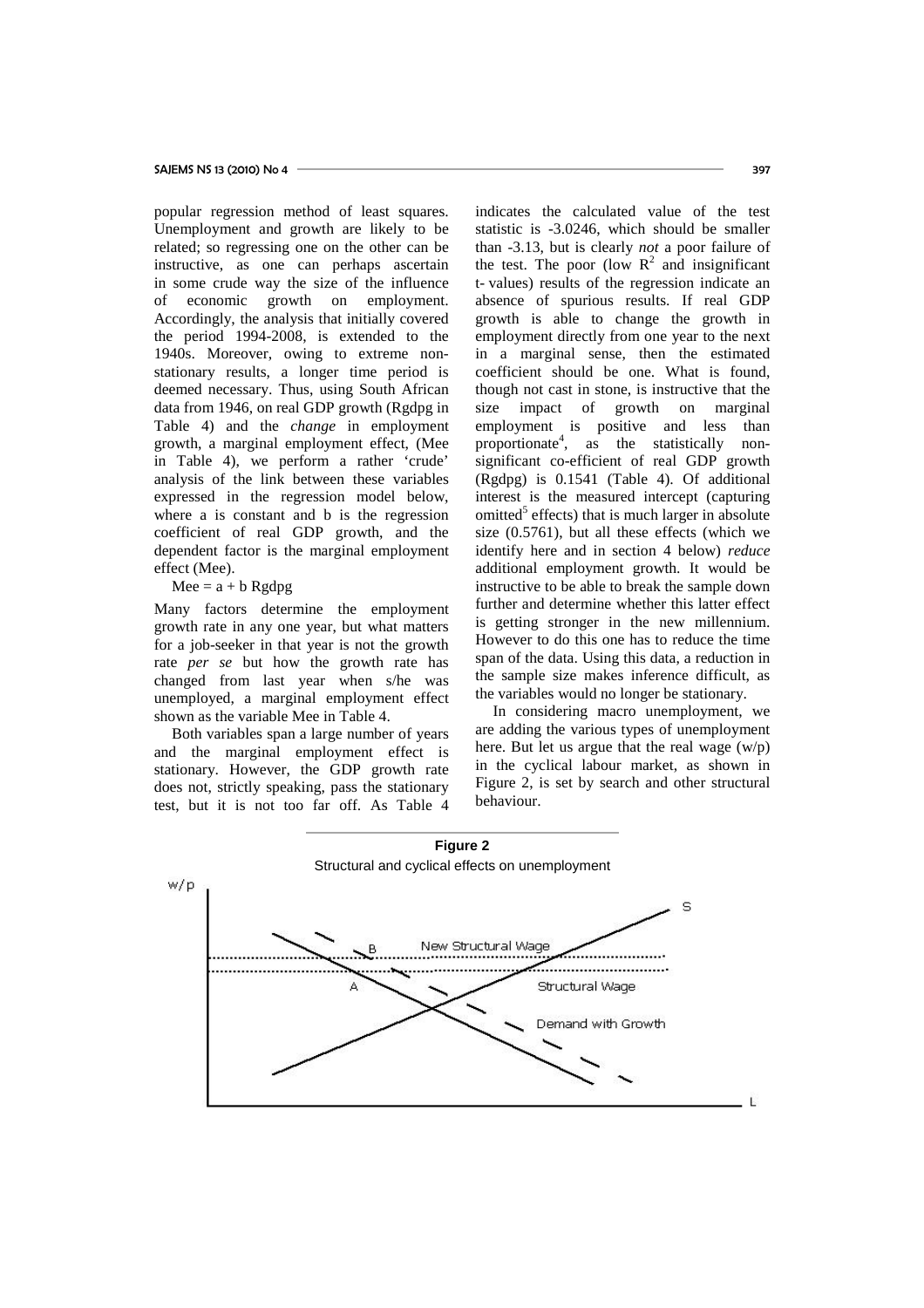The economy begins at A and growth shifts the demand for labour and if the structural forces change at the same time, then the economy can end up at B with a less than proportionate increase in employment. This indirectly entails a rise in unemployment. This can take many forms: frictional (where people are changing jobs and unemployed for a short period between jobs), structural (where people are unemployed partly owing to a decline in certain industries and changes in the production process), seasonal (people who are unemployed during off-peak seasons), and cyclical (where individuals are unemployed as a result of a fall in the level of economic activity during a recession or depression). Economic growth absorbs some labour, but structural factors mitigate against complete labour absorption, with some workers engaging in a search process.

Although two different concepts of unemployment are used in South Africa, (the broad and narrow one), it is the broad measure of unemployment that provides a more accurate reflection of joblessness in the South African labour market (Kingdom & Knight, 2005). The narrow definition assumes that the unemployed labour is discouraged and does not search for employment within a reference period and thus do not form part of the mass of unemployed. However, in reality both searching and non-searching unemployment has increased significantly since 1995 and "non-searchers are no less pained by their joblessness than the searchers", and they are not any happier than the searching unemployed (Kingdom & Knight, 2005:10).

As the economy continues to display a lacklustre performance, unemployment continues to sweep across the provinces of the country, with some provinces harder hit than others. The pledges of "decent jobs" being created have become unrealised promises. It is important to understand what underpins this rising joblessness. This is covered in the next section.

## **4 Challenges of the increasing joblessness**

### **4.1 Globalization and labour legislation**

The process of trade liberalisation in South Africa gained momentum in 1995. As tariffs have been lowered in accord with the country's commitments to GATT/WTO, manufactured exports as a proportion of GDP increased from 14 per cent in 1994 to 21 per cent in 2008. Further, as international sanctions were withdrawn, trade opportunities with the external world emerged. However, South Africa's integration with the global world impacted adversely on the country's labour market, as the resulting export growth did not strengthen the labour absorption capacity enough to significantly reduce unemployment. South African firms have had to rationalise and re-engineer activities to improve productivity to meet international competition, and this has been at the cost of low-skilled jobs (Edwards, 2001; Bhorat & Hodge, 1999).

Export growth in South Africa is strongly linked to relative wages in export industries. But the long run employment-wage elasticity is found to be consistently negative, ranging from -0.5 to -0.7 (Fallon & Lucas, 1998; Bhorat & Leibbrant, 1998), suggesting that a 10 per cent increase in wages results in a decrease in employment of up to 7 per cent. According to Edwards and Swarthmore (2003), a one per cent decline in relative unit labour cost in South Africa results in a 2.6 per cent rise in exports to developed countries. In South Africa import penetration has been higher than export growth. Import penetration has adverse consequences for income and employment growth whereas exports have a positive effect. Rodrik (2006) argues that weakness of the export-oriented manufacturing, in particular, has deprived the country from growth opportunities and job creation at the low end of the skill distribution.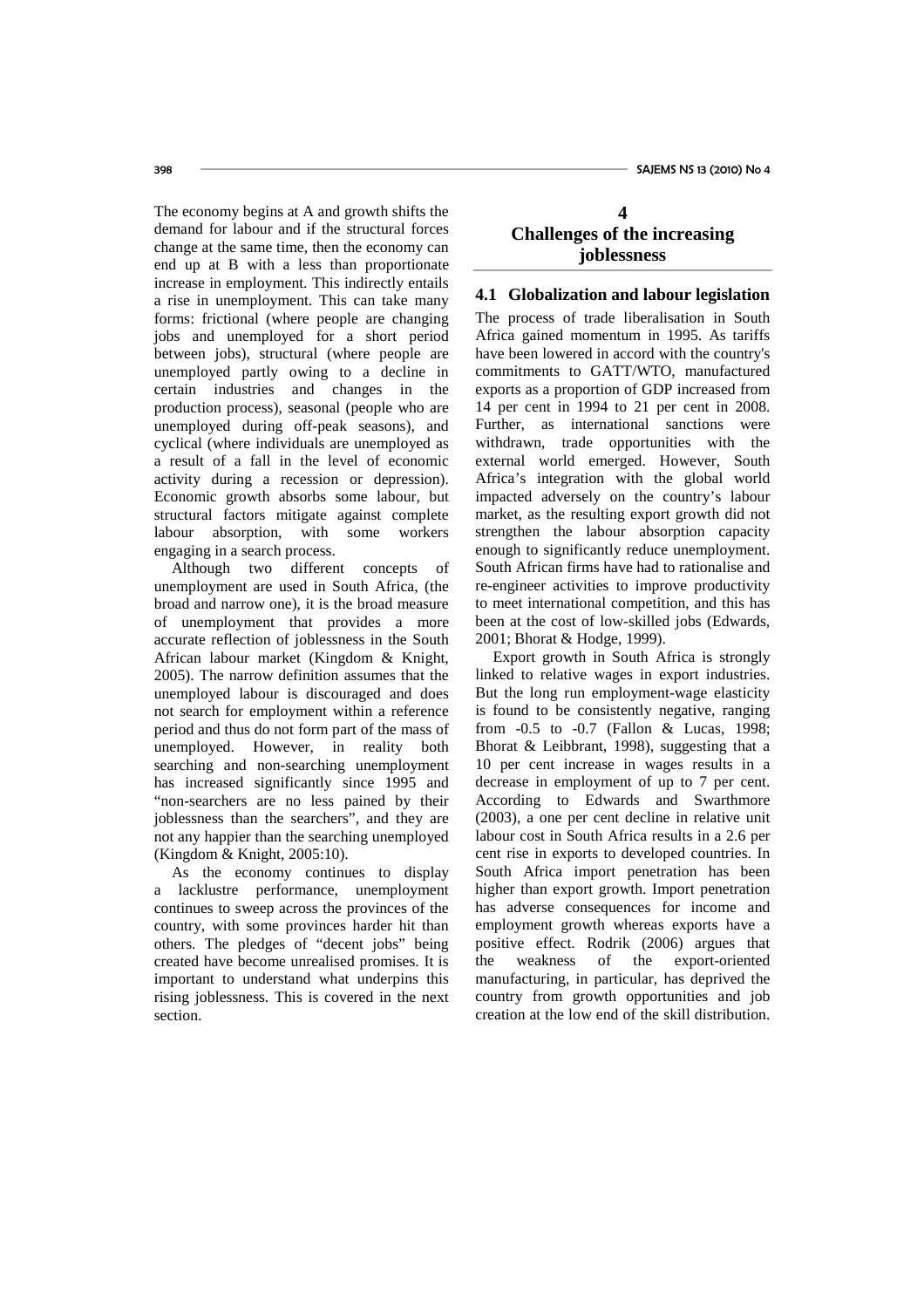Employment growth is premised on; inter alia, robust growth of labour-intensive industrial sectors, exports, and institutional flexibility. But what we find in practice is that various new labour laws have imposed rigidities on the labor market, and many employers, burdened by a multitude of labour regulations, switch to capital-intensive methods. In the Classical model, labour market flexibility is critical for job creation and, as Barker (2006:54) argues, it is an important element in the battle against unemployment. In situations where wages are rigid, the impact of these regulatory 'shocks' show up in unemployment as firms are unable to adjust wages downward to meet competitive pressures. Thus, stringent labour legislation (the new Labour Relations Act, 1995, Basic Conditions of Employment Act, 1997 and Employment Equity Act, 1998) are depriving the labour market of much-needed flexibility for job expansion. The extension of minimum wages to many sectors may well have destroyed jobs in small labour-intensive firms (Nattrass, 1998).

This recent legislation has imposed a tremendous burden on the opportunity cost of management time, firms' total wage bills and real transaction costs of doing business in South Africa. These burdensome obligations on employers clearly make hiring and firing too prohibitive. South Africa has many lowskilled labour and low-skilled potential employers who do not have the capacity to administer or comply with the requirements of the labour laws, thus they have a retarding effect on creating low skilled employment. The current difficult labour legislation in South Africa, along with the rigidity of the employment index at 52 (0 is less rigid) makes it difficult for firms to hire and fire workers (World Bank, 2006). The resultant increase in labour market rigidity, the overbearing protection of employees against unfair discrimination and the increased cost of doing business not only add to the disincentive for firms to hire new labour but also add to the unemployed, as (small) firms are likely to respond by cutting employment to below the critical norm of 50 workers (Black & Rankin, 1998). However, it is encouraging that the government has recently proposed to review

certain 'unfriendly' aspects of legislation to encourage investment and job creation in the SMME sector.

### **4.2 Structural change**

Between 2000 and 2008, labour productivity increased by a total of 33.7 per cent (SARB, 2009). However, this improvement was invariably achieved via a reduction in low skilled and low productivity jobs within each economic activity and the substitution of capital for labour. Rodrik (2006) identified three trends in the South African economy that contribute to dampen the demand for low skilled workers and to unemployment. These are:

- substitution towards skilled workers within each economic activity,
- structural change away from low-skill intensive parts of economy, especially from tradables to services;
- production techniques becoming progressively more capital intensive within the tradable or manufacturing sector.

Thus, South Africa is moving away from a labour-intensive output growth path, as partly reflected in falling share of manufacturing employment and contribution to GDP and rising employment and output in the services sector, especially in construction, trade and financial institutions. The contribution of agriculture to GDP decreased from 5 per cent in 1990 to 3 per cent in 2004, industry combined with manufacturing decreased from 64 per cent to 52 per cent and services increased from 55 per cent to 65 per cent during the same period (World Bank, 2006). Formal employment in manufacturing has declined from 1.6 million in 1990 to 1.2 in 2008; employment in agriculture declined from 1.2 million in 2000 to 871 260, and employment in mining declined from 521 379 to 474 007 over the same period, clearly indicating a structural change(Stats SA, 2008). The fall in semi-skilled and unskilled employment, from 1 million to 0.7 million accounts for the bulk of this decline (Rodrik, 2006).

More recently the manufacturing sector in South Africa declined by 21.6 per cent over the last two years (2007-2008), shedding almost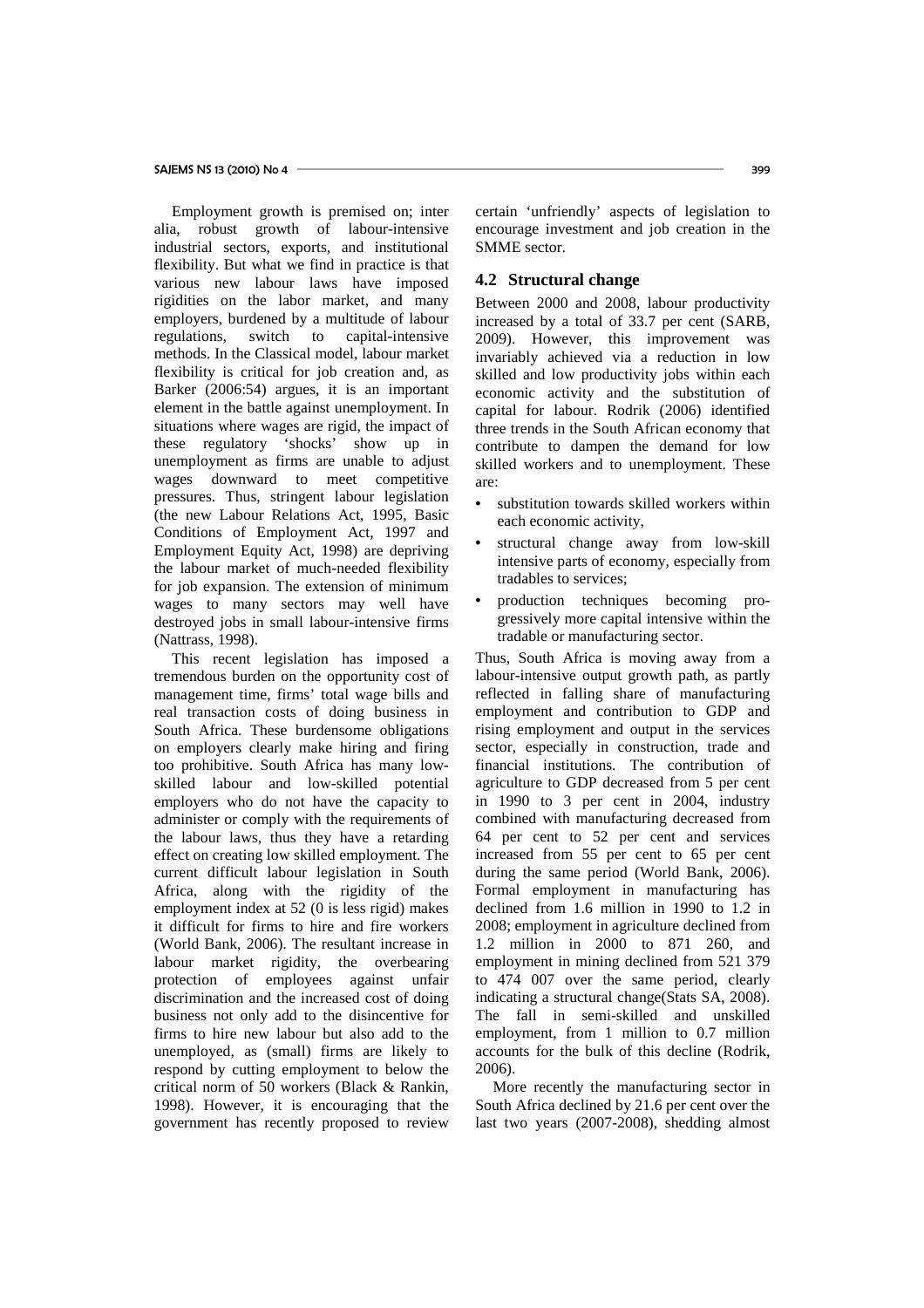80 000 jobs, with job losses being more pronounced in the textile, clothing and leather sectors. In the last quarter of 2008, about 42 400 jobs were lost in the private sector, of which 20 700 jobs were in manufacturing, 4 000 in mining and 11 200 in the financial sector. Although the public sector created 27 600 jobs, overall formal non-agricultural employment in a single quarter decreased by 14 800 (SARB, June 2009). The contracting trend in the manufacturing and mining sectors, which contribute to about a fifth of the country's GDP, may continue in much of 2010 against a background of weak demand in the domestic and global economy.

While the labour market for skilled workers in South Africa operates in accordance with theory, the same does not hold for the unskilled segment (Fallon and Lucas, 1998), clearly reflecting the realities of a dual South African labour market. If real wages are permitted to fall, the unskilled labourers may price themselves into jobs. This may be a politically sensitive issue in view of rising poverty and the role of trade unions in the new democratic government. However, some 12 million households that receive generous grants from the government may view paid employment and social grants as substitutes at the margin. Thus, employment creation has been hampered by the structural changes and institutional realities of a segmented labour market.

### **4.3 Crime and corruption**

Rising crime levels and corruption inhibit expansions of investment and employment (Schoeman & Blignaut, 1998; World Bank, 2006). A conservative Nedcor survey indicates that crime is costing South African private businesses and households R31.3 billion in 1995 (Nedcor, 1996:9). The total cost, including public sector expenditures, of combating crime in South Africa is much higher now in South Africa with some 50 murders and 99 reported rapes everyday (The Economist, 4/7/09:38). The crime situation has branded the country as a high risk investment destination. A recent study commissioned by the Presidency confirms the adverse effects of crime: over half of South Africa's small businesses were victims of crime and about a quarter were reluctant to expand or employ more labour; at least a fifth of their annual turnover is lost to crime through direct and indirect costs (Benjamin, 2008). For every business that closes, because of crime, at least six jobs are lost (Geldenhuys, 2008).

While South Africa is failing to attract substantial labour-intensive FDI, it is also losing on human capital, as people with marketable and entrepreneurial ability to create jobs, are leaving for other destinations. Many young talented individuals are going overseas, as they perceive insecurity and poor employment prospects here, resulting from alarming crime rates and affirmative action practices. This brain drain acts as a brake on economic growth (Kausch & Jovanovic, 2001; The Economist, 1/9/2001:38). And slow growth raises the fear of further increases in unemployment and poverty.

## **4.4 HIV/Aids**

HIV prevalence has a significant negative effect on the growth rate of per capita GDP in Sub-Saharan Africa (Lovasz & Schipp, 2009: 245). South Africa has one of the highest absolute number of HIV infections in the world (Thurlow, Gow & George, 2009). UNAIDS estimate that some 5 million South Africans are HIV-positive (The Economist, 23/2/02:45); this means that one in nine South Africans or 20 per cent of the adult population is infected by the virus (The Economist, 24/2/01:8). According to Statistics SA, in 2009 the estimated number of people living with HIV is about 5.21 million and the number of new infections is 413 000 (Natal Witness, 28/07/09). HIV/Aids is likely to reduce South Africa's GDP by 1.7 per cent in 2010 (The Economist, 24/2/01:9) and by 5.7 per cent in 2015, according the Stellenbosch Bureau for Economic Research (cited in the Sunday Tribune 14/4/02). As the disease intensifies, this would no doubt impose a drag on the country's manpower, profitability, total factor productivity and accumulation of knowledge or human capital, all necessary for generating growth.

HIV/Aids also hurts the uninfected individuals who remain behind as orphans, with their parents falling victims to Aids. The number of HIV-infected babies, who are likely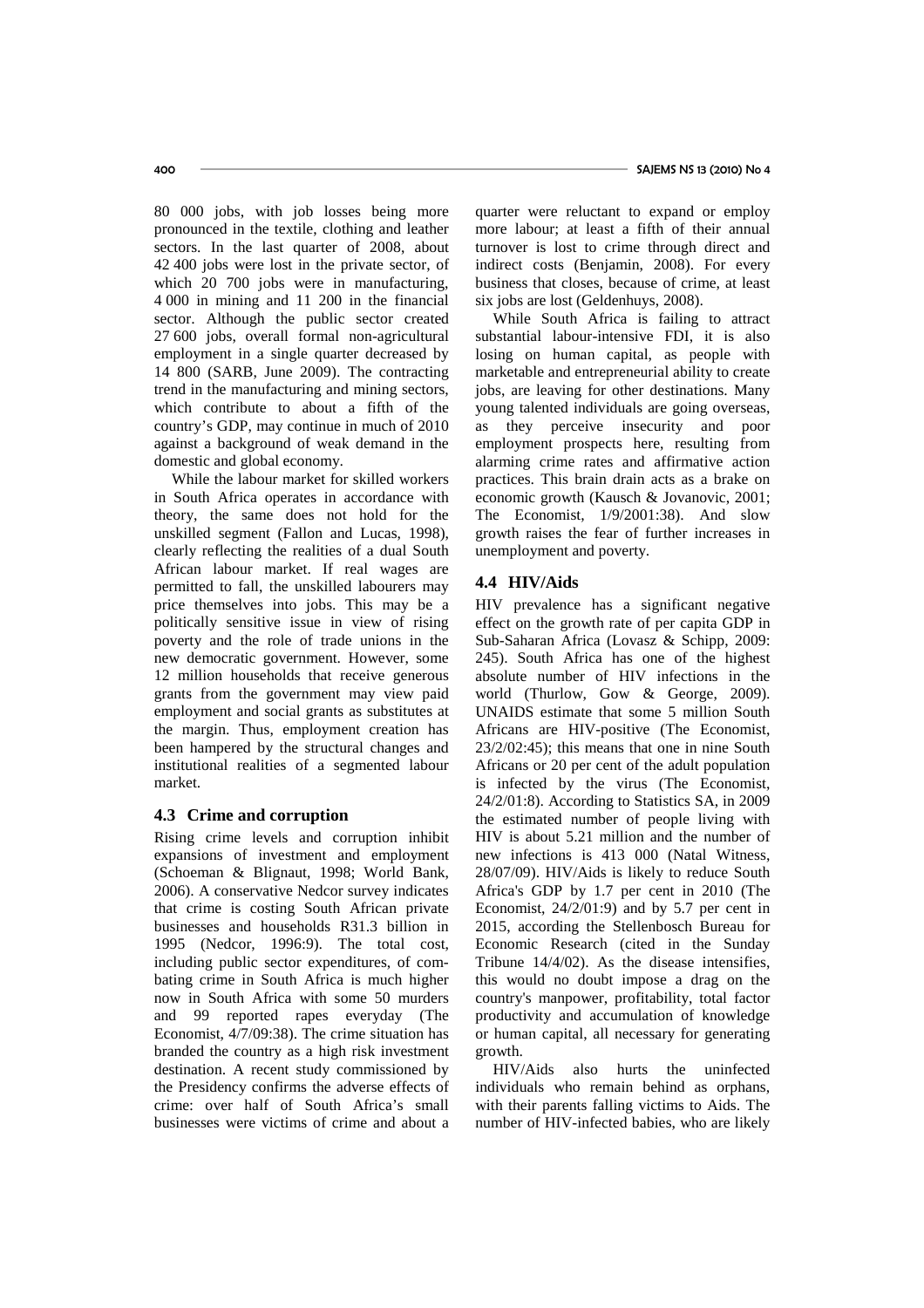to grow up as orphans in institutions, is another cost to society; 2 million such orphans are expected by 2010 (The Economist, 23/2/02: 45). Against this background of a high HIV labour force and burdensome labour legislation, machines and subcontractors are rapidly replacing permanent staff, while many firms are "casualing" their labour, finding that the only way to cope is by employing fewer people (The Economist, 10/2/01:75).

The above discussion clearly indicates that when viewed holistically, the combination of current economic downturn in the global economy, structural change in the country and current labour policies are not conducive to labour market flexibility, employment creation and economic growth. While South Africa's economy did not register a robust growth in 2009 with the global downturn, it is important to remember that a downturn does not last forever. Decision makers have to think entrepreneurially of how to adjust through a downturn, create jobs, and emerge stronger once the upturn commences. Policy-makers in both the private and public sectors must reposition themselves for the way forward.

### **5**

## **The way forward: economic prospects**

The growth of the South African economy is tied to the global economy. Signs of economic revival from the recession in the US, European and Asian economies - South Africa's major trading partners- would be beneficial for an upturn in the South African economy, in turn generating multiplier effects on income, output and employment. Indeed, research by the Harvard Group (2008) suggests that there is potential for formal employment to increase by about 50 per cent with suitable changes in labour policies. The hosting of the soccer World Cup in 2010 would no doubt generate further trickle-down and employment effects on the economy; as many as 500 000 jobs are likely to created by the next year's world cup (The Economist, 4/7/09), to complement the trade benefits, particularly in tourism and the services sectors. Kingdom and Knight (2007) argue that it is crucial for South Africa to

pursue a set of policies that promote economic growth, that promote employment and that labour market regulations require reconsideration, affording greater weight to the concerns of entrepreneurs and investors and to the interests of the unemployed and informally employed poor.

#### **5.1 Entrepreneurship**

Businesses are vital to economy recovery. A long-term solution to South Africa's unemployment and growth problem lies in the consolidation of existing entrepreneurship and in the stimulation of a new entrepreneurial class based on SMMEs, including the informal sector. It is only through the vigorous exercise of SMME entrepreneurship, underpinned by millions of viable and lasting enterprises that we can create millions of sustainable jobs and economic growth. Schlemmer and Levitz (1998:80-81) argue that the "optimal route" to employment is through the critical mass of informal sector and small businesses with active private-public support. In implementing the ASGISA policy, the government is adopting a big push approach to promoting entrepreneurship, particularly with regard to building up small businesses to bridge the gap between formal and informal economies.

Government support programs that encourage almost anyone to start a business may not be appropriate as these entice more people with low skills to start new firms disproportionately in competitive industries with low entry barriers. Many of these are likely to fail. However, failures can be a learning experience that prepares individuals through the downturn to be successful in their future business endeavours.

Firms operate in a real and competitive business environment. Despite many policy pronouncements, doing business in South Africa is not getting easier. South Africa's rank in the World Bank's Doing Business Report dropped from the  $29<sup>th</sup>$  position in 2007 to  $34<sup>th</sup>$  in 2009 (World Bank, 2009). A macroeconomic environment that is generally friendly to labour intensive investment would generate spillover growth effects, as firms and entrepreneurs are more likely to invest productively, create jobs, and contribute to output and poverty reduction. The current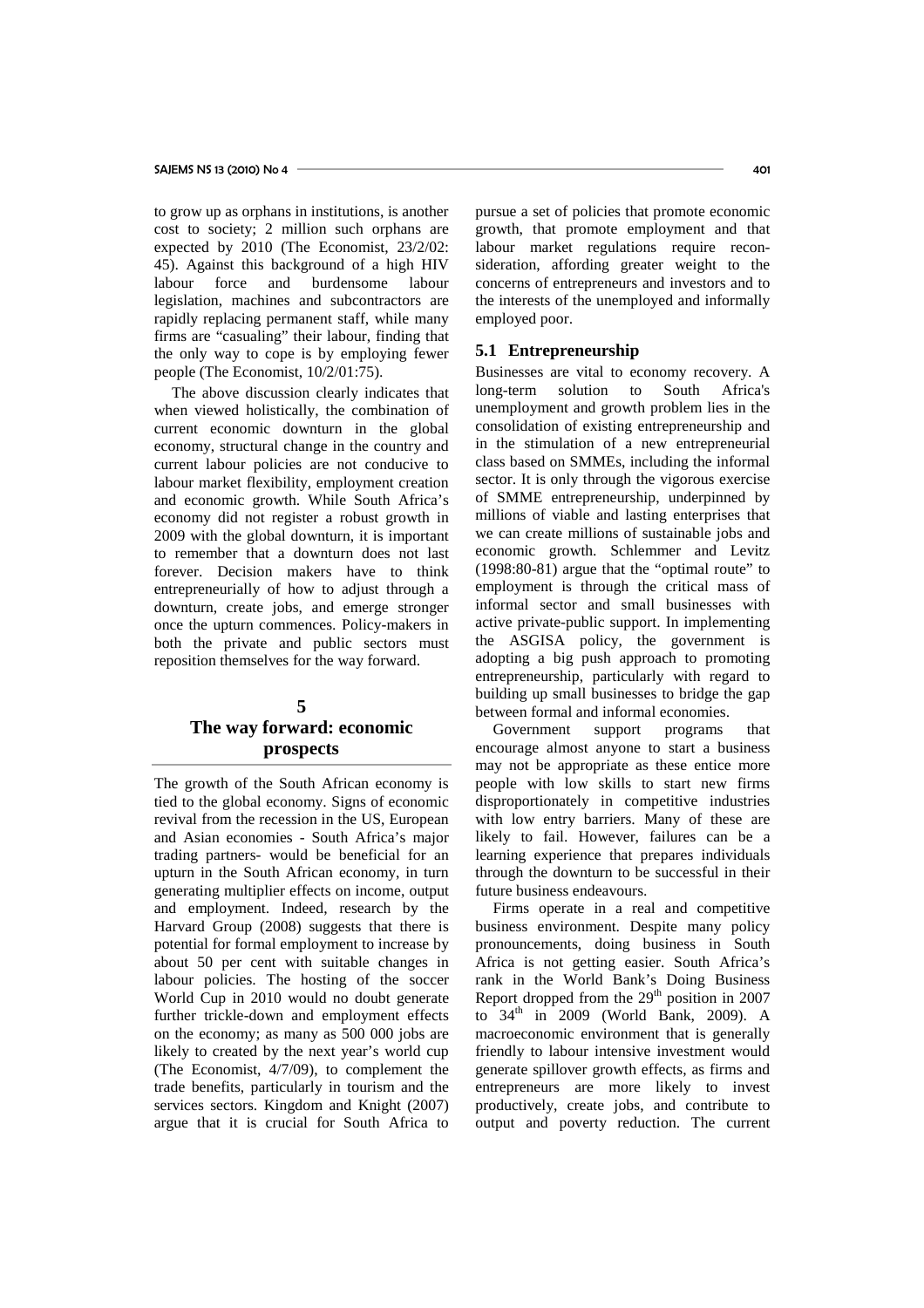government's thinking about a developmental state that that will use state interventionist measures through procurement, market access, training, licensing and financial support to assist small and medium enterprises, as well as a wage subsidy for hiring young or inexperienced labour and reduced regulations for small business are very encouraging to entrepreneurship, is a step in the right direction.

However, the intangibles are equally important for entrepreneurship and job creation: these hinge on strengthening law and order, enforcing property rights, improving the governance of institutions and service delivery, and introducing greater market flexibility to make investment labour-friendly. Labour legislation in South Africa set against a background of an abundant pool of unskilled labour, is considered by some investors to be troublesome and prohibitive. It is imperative that unemployed individuals have the opportunity to accept low wage employment should they desire it. South Africa needs to take on the "foxy" route to succeed economically and achieve a sustained growth, through which jobs can be created (Illbury & Sunter, 2007; Parsons, 2009:194-195). This entails, *inter alia*:

- Improving the educational and training capabilities of actual and potential South African labour, including entrepreneurs, and maintaining a high standard of education in learning institutions, compatible with market and entrepreneurial orientations in a more rapidly knowledgebased and transforming environment;
- A strong work ethic, resting on a sound family system, a strong non-intrusive competition-enhancing government, with minimum regulations, low taxation and corruption removal;
- A dual-logic economy, generating positive synergies between the large or mediumsized firms across all sectors, and the small and informal sector ventures;
- Encouraging savings through tax concessions;
- Mobilising capital to meet the needs of investors and 'foxy' entrepreneurs (Investment);

• Better labour-business relationships, and a good governance *delivery state* (Parsons, 2009).

To some extent, these measures are already in place, but much more can be done.

### **5.2 Public works programmes**

Many countries have responded to the employment and growth crisis through government activism of a Keynesian type in the form of a short term public work's expansion programmes. These programmes can create indirect employment in other sectors, more so as the government is committed to maintaining the R787 billion infrastructure programme over next three years. If created in poor rural areas having high unemployment, public works infrastructure harbours the potential to provide the previously disadvantaged communities with wealth creation, earnings and learning opportunities. These should also help in alleviating poverty and migration, making rural life less of a burden.

It is, however, important to note that public works programmes are not without problems. They are not sustainable in the long run. As the new minister of finance, Praveen Gordhan, states that South Africa needs to look beyond the short term. The public works programmes need to be financed by government expenditure and this entails a drain on the fiscus, a reduction of state expenditure in other areas, or a rise in taxation with resultant crowding-out, debt servicing and other attendant disincentive effects, all of which involve negative implications for job creation and growth. Surely any further tax hikes that discourage risk taking from the entrepreneurial group, or reduce average household disposable income, would impact negatively on production and employment, let alone redistribution efforts.

### **5.3 The very short term: A greater role for state intervention**

To cushion themselves against the effects of the recession, countries from the US to China have responded to save jobs and ensure firms' survival through state intervention. These countries have come up with stimulatory packages, as high as \$450 billion in China and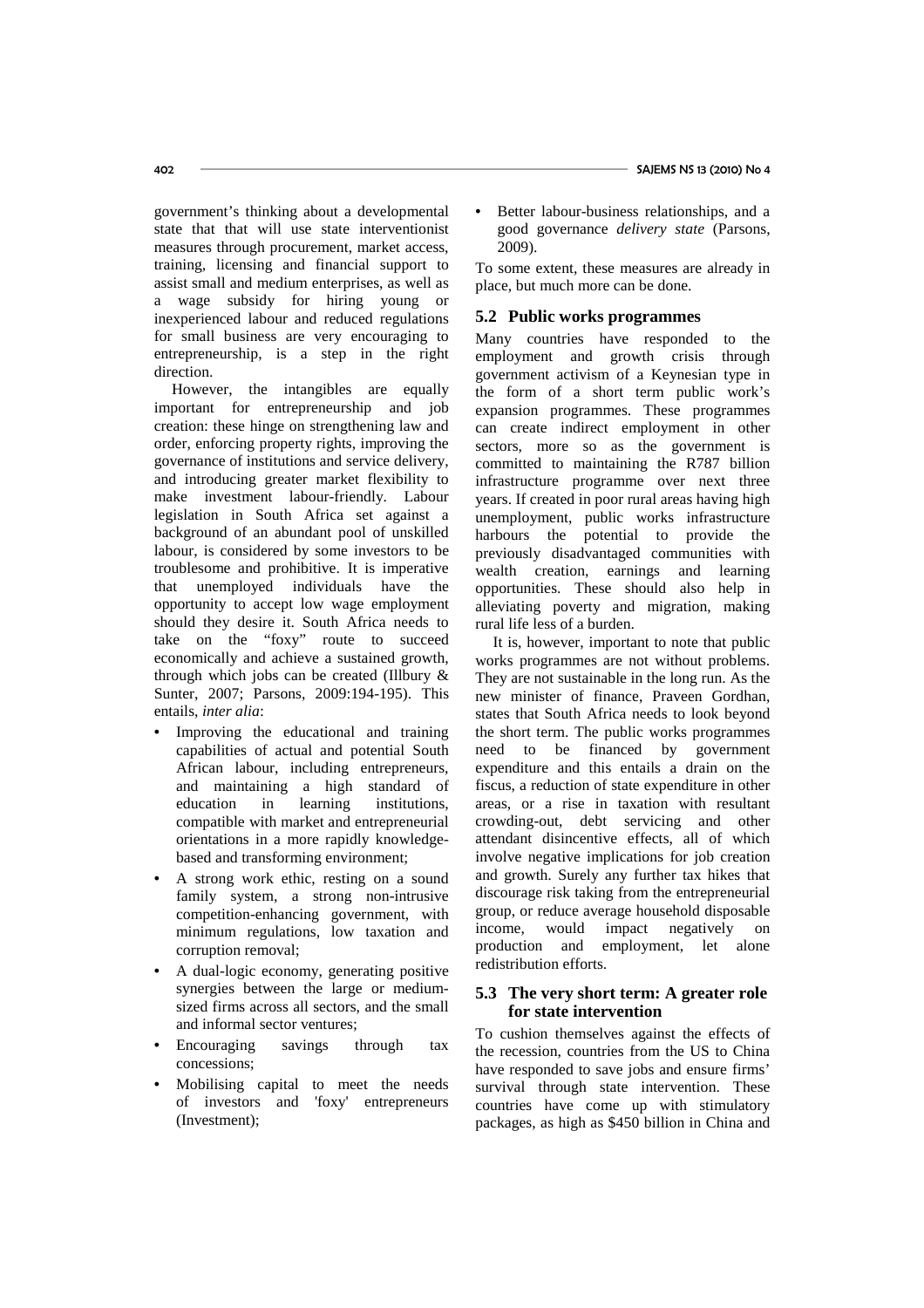a \$ 900 billion recovery plan in the US. South Africa too can rescue jobs in the immediate term by greater state involvement that complements its public work programmes through fiscal assistance to distressed firms.

It is encouraging to note that the Industrial Development Corporation (IDC) provided R500 million to 14 companies in distress in 2009 and has set aside R6.1 billion for more rescues in the next two years. Some form of greater protectionism for labour-intensive manufacturing firms against "cheap" imports, particularly in textiles and clothing may be desirable so as to help local companies retain jobs and remain solvent through the global downturn.

While extending the role of the state in the very short term as a response to job creation or the recession may be desirable, one questions the effectiveness of a bigger government that crowds out the private wealth creating sector amid a climate of slowing economic activity. Already, the government is experiencing a shortfall in tax revenue collection compared to the budget estimate. This budget deficit is likely to increase from R94 billion (February 2009, estimate) to R154 billion in 2010 (Sunday Times, 5/7/09). This represents 6 per cent of the country's GDP.

Additionally, the current account deficit on the South Africa's balance of payments is about 4 per cent relative to GDP (SARB, 2009). A recession could swell both deficits further as the government pledges to offer more socio-economic services to the poor, increase social grants to the unemployed, and assist companies that are in distress. High budget deficits are inflationary, with adverse implications for liquidity, debt servicing costs, interest rates and intergenerational debt burdens. These impose heavy costs on the present generation and even more on future generations.

## **6 Conclusion**

Tackling South Africa's dilemma of low economic growth and worsening unemployment is a formidable challenge. The Harrod-Domar model points to insufficient investment as a constraint. However, there is no "quick fix" solution to this cycle of sluggish growth and high levels of joblessness in the current global economic climate. It is critical to establish a sound environment conducive to labour absorption development and business entrepreneurship. There may be some cautious optimism as the government pins its hopes on the 2010 World Cup and enlightened leadership of a development oriented state framework. Whether these are likely to generate massive job creation after 2010 is uncertain. But what is certain is that legislation does not create employment. The higher the degree of regulation in a country, the higher its unemployment rate tends to be. Greater flexibility in the labour market is a minimum requirement for employment creation.

It is entrepreneurial action that gives rise to growth and employment. In contrast, any economy can destroy jobs through high levels of crime, corruption, poor governance, excessive regulations and poor service delivery. The fires of entrepreneurship are best stoked in an investment-friendly and crimefree environment, where encouragement for entrepreneurs comes from a respect for property rights, high levels of saving and investment, improving education and training, and steady gains in productivity as well as equality of opportunity. Public works programmes and fiscal intervention may help in the short term. These, alone, are not a panacea. We cannot afford excessive government spending or deficits for long. As President Zuma emphasised in his 2009 State of the Nation address, we have "to minimise the impact on those most vulnerable… cut our cloth according to one's size", and "every cent must be spent wisely." Without the dynamism of entrepreneurs, the growing number of jobless will have little hope. Unless a propitious environment is created, the entrepreneurial and labour class will be incapable of realising its potential as a major engine for job creation, and catalyst for economic growth. As Kingdom and Knight (2007) succinctly stated, the problem of low employment growth in South Africa can only be solved through a policy environment that encourages growth with labour absorption, taking into consideration the needs of the unemployed.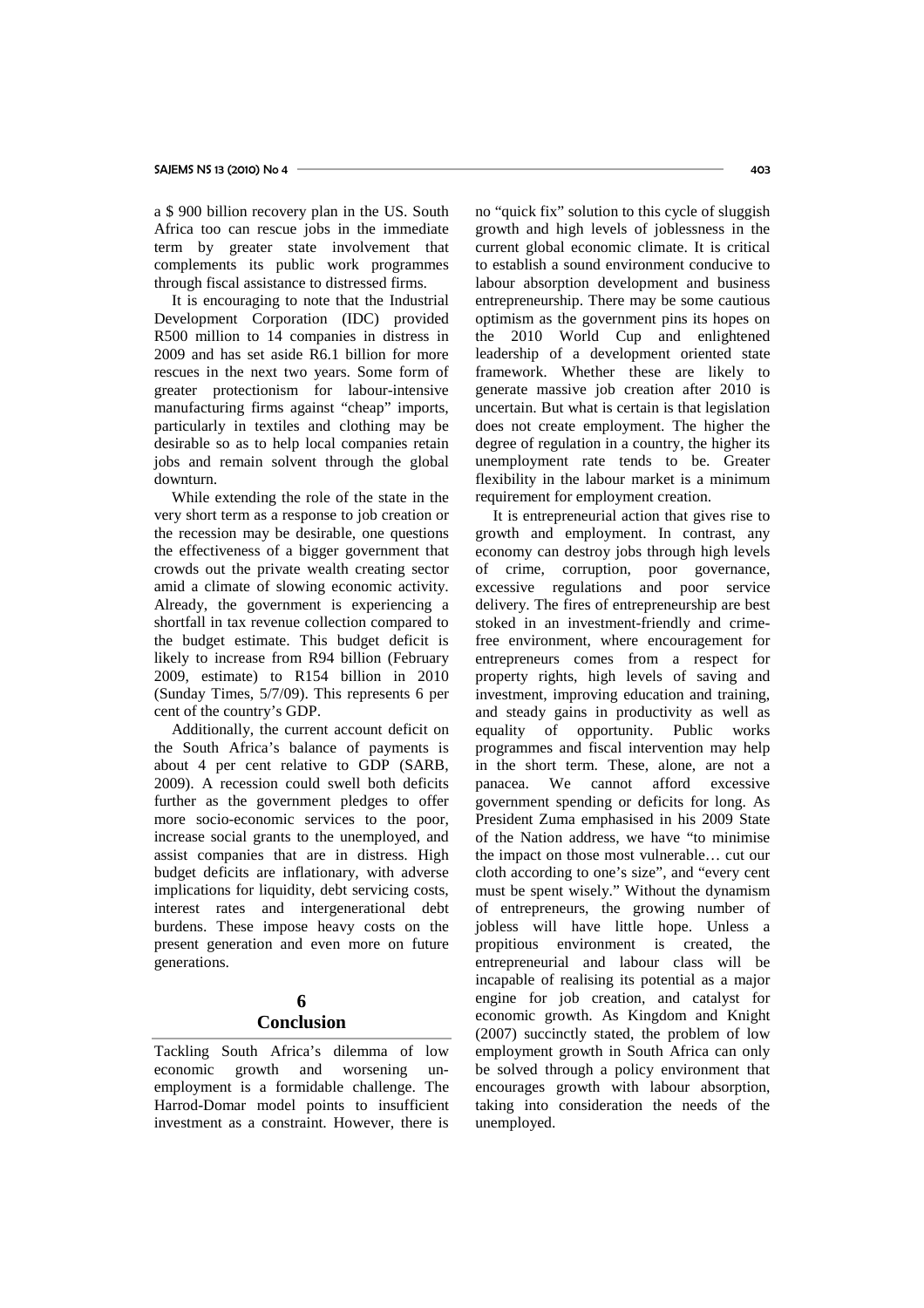#### *Acknowledgement*

The authors would like to express their thanks to Professor S. Koch and two referees for their helpful comments and assistance on this paper.

#### **Endnotes**

- 2 In sections 3 and 4 below, we attempt to provide some explanation for these shifts in employment.
- 3 Although this is a simplified model it does have a firm theoretical underpinning. Assume (and maximise) a standard Cobb-Douglas production function with capital and labour of the form  $\sqrt{k}\sqrt{l}$ , subject to the constraint  $1k+1l=1$ . Maximum output is at  $\frac{1}{2}$ . Raising the wage to 2 and allowing growth implies a new constraint 1 $k + 2l = 1.5$ . It is easy to show that maximum output rises to 0.53033 and the capital and labour inputs rise from both being  $\frac{1}{2}$  initially to 0.75 and 0.375 respectively as the above figure shows.

4 We begin with the excess supply (ES) of labour

 $(a + bS) - (c - dD) - ES = 0.$ 

and have the imposed wage lie above the market clearing wage with linear schedules. The effect of a shift in labour demand is to reduce unemployment

 $\partial_c(a - c + dD + bS) = -1.$ We then make the quantity of labour (both demanded or supplied) a function of the wage,  $\frac{w}{p}$ , and note that the effect of changing the wage raises the excess supply

 $\frac{\partial w}{p}\left(a-c+b\frac{w}{p}+d\frac{w}{p}\right)=b+d.$ 

This means that a less than proportionate effect from growth is possible provided  $b + d > -1$ , which is not an unreasonable assumption in the labour market. This analysis allows a link between growth in output and growth in employment. The effect of growth in output  $(\partial_c(a - c + dD + bS))$  is to *reduce* the ES of labour directly as the effect is unity. However if at the same time there is any impediment in the labour market to raise the wage above market clearing levels for structural or search reasons the excess supply of labour *increases* which can offset the just identified *reduction* in the ES of labour. This offsetting effect means that as the economy grows, coupled with any stickiness in the real wage, the effect of that growth is to raise the growth of employment (a fall in the ES of labour) but not completely absorb all the ES of labour. This lead to an equation that can be subjected to an empirical test as follows:

 $Mee = \beta_0 + \beta_1$  Rgdpg,  $0 < \beta_1 < 1$ 

Where  $\beta_0$  captures all the omitted effects (which we admit are many) and the above analysis leads to the expectation that  $0 < \beta_1 < 1$  when the growth in employment (Mee for marginal employment effect) is related to growth in real GDP.

5 We recognise that the number of omitted effects here is huge. We would like to thank a reviewer for pointing out that these include the business cycle and wealth effects.

#### **References**

BARKER, F. 2006. *The South African labour market: Critical issues for renaissance*, J.L. van Schaik Publishers, Pretoria.

BARRO, R.J. & SA-I-MARTIN, X. 1995. *Economic growth*, New York: McGraw-Hill.

BAUER, P. T. 1972. *Dissent on Development*, Cambridge: Harvard University Press.

BENJAMIN, C. 2008. South Africa: Crime crippling small business, *Business Day*, 17 July 2008.

BHORAT, H. & KANBUR, R. 2005. Poverty and well-being in post-apartheid South Africa, *Development Policy Research Unit Working Paper* 05/101, UCT, Cape Town.

BHORAT, H. & LEIBBRANT, M. 1998. Estimates of wage-emploment elasticities for South Africa, Unpublished.

BHORAT, H. & OOSTHUIZEN, M. 2006. Evolution of the labour market: 1995-2002, in H. BHORAT & R. KANBUR, 2006. *Poverty and policy in post-apartheid South Africa*, HSRC Press, Pretoria.

BHORAT, H. 2001. *Labour market challenges in the post-apartheid South Africa: A country profile*. Development Policy Research Unit, UCT.

BHORAT, H. & HODGE, J. 1999. Decomposing shifts in labour demand in South Africa, *South African Journal of Economics*, 67(3):348-380.

BLACK, P. & RANKIN, N. 1998. On the cost-increasing effects of new labour laws in South Africa, *South African Journal of Economics*, 66(4):452-463.

BOYLE, B. 2009. Ballooning budget gap, *Sunday Times* 5/7/09.

While a real rate is not the same as an average annual rate, we use these concepts to describe the data in the table.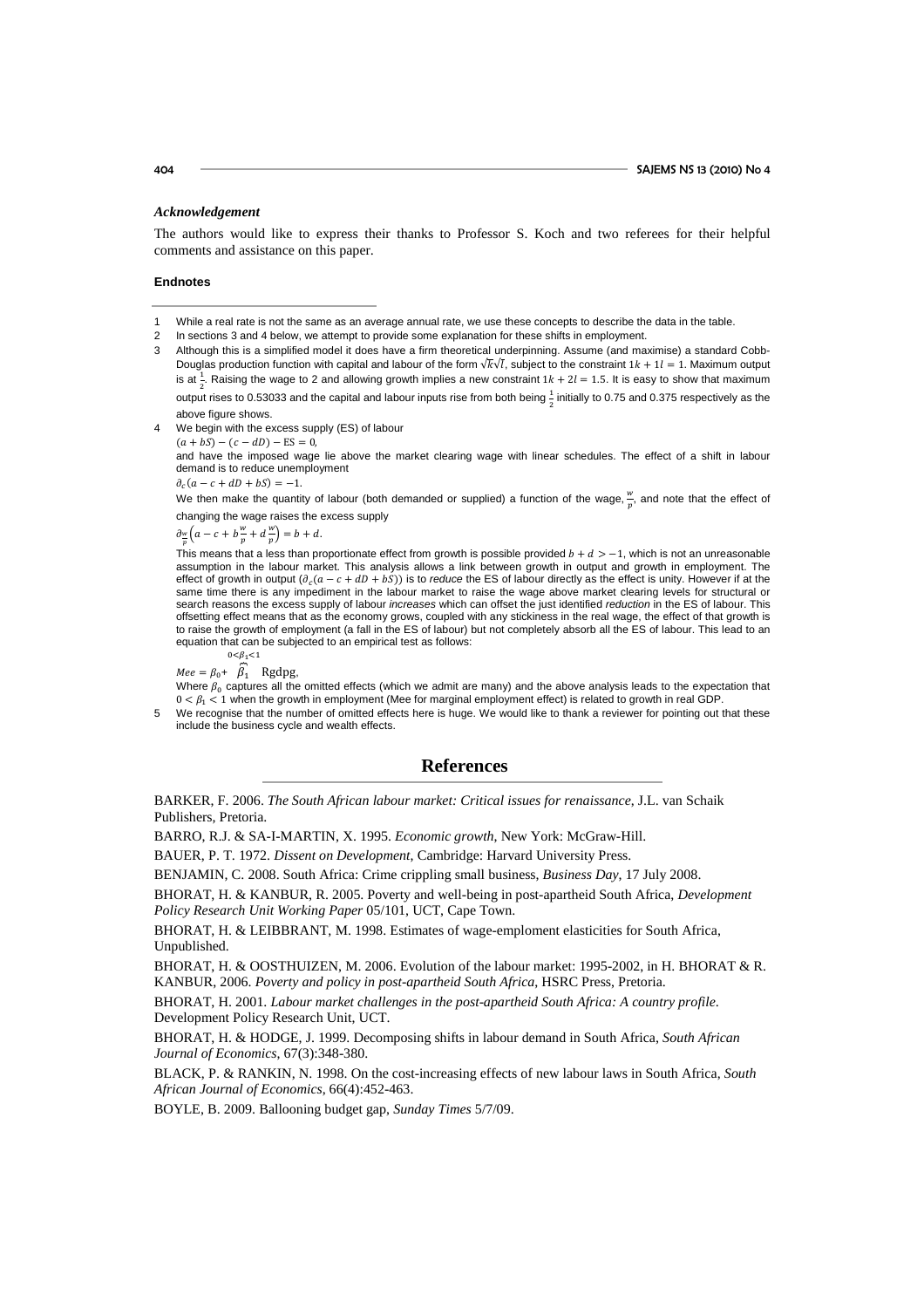| BURGER, R. & YU, D. 2006. Wage trends in post-apartheid South Africa: Constructing an earnings series<br>from household survey data, Labour Market Frontiers, October:1-8 |
|---------------------------------------------------------------------------------------------------------------------------------------------------------------------------|
| CHENERY, H. 1975. The Structuralist Approach to Development Policy, American Economic Review, 65(2).                                                                      |
| DOMAR, E. D. 1946. Capital Expansion, Rate of Growth and Employment, Econometrica, 14:137-47.                                                                             |
| DU TOIT, C. & VAN TONDER, J. 2009. South Africa's economic performance: can we do better? In,                                                                             |
| Zumanomics, R. Parsons, (ed.) Auckland Park: Jacana.                                                                                                                      |
| EASTERLY, W. 1997. The ghost of financing gap: How the Harrod Domar growth model still haunts.                                                                            |
| Development Economics, (mimeo) World Bank Working Paper (July).                                                                                                           |
| EDWARDS, L. 2001. Globalization and the skills bias of occupational employment in South Africa, South                                                                     |
| African Journal of Economics, 68(1):40-71.                                                                                                                                |
| FALLON, P. & LUCAS, R. 1998. South African labour markets: Adjustment and inequalities. Washington,<br>World Bank.                                                        |
| GELDENHUYS, H. 2008. Armed attacks in the rest of the country as crime spreads beyond Gauteng, Sunday<br><i>Times</i> 13/1/08.                                            |
| GRINDLE, M. 2004. Good enough governance: Poverty reduction and reform in developing countries,                                                                           |
| Governance, 17(October).                                                                                                                                                  |
| HARVARD GROUP. 2008. Final recommendations of the international panel on growth, accessed at                                                                              |
| www.treasury.gov.za.                                                                                                                                                      |
| ILLBURY C. & SUNTER, C. 2007. Socrates and the FOX: A strategic dialogue, Cape Town: Human                                                                                |
| Rousseau and Tafelburg.                                                                                                                                                   |
| INGHAM, B. 1995. Economics and Development, London: McGraw-Hill.                                                                                                          |
| KAUSCH, B. AND JOVANOVIC, R. 2001. Brain drain is bane in the new economy, IT Web, March:34-38.                                                                           |
| KINGDOM, G. & KNIGHT, J. 2005: Unemployment in South Africa, 1995-2003: Causes, problems and                                                                              |
| policies, Retrieved from http://www.csae.ox.ac.uk/.                                                                                                                       |
| KINGDOM, G. & KNIGHT, J. 2007. Unemployment in South Africa, 1995-2003: Causes, problems and                                                                              |
| policies, Journal of African Economies, August.                                                                                                                           |
| LOOTS, E. 1998. Job creation and economic growth. South African Journal of Economics, 66(3):319-336.                                                                      |
| LOVASZ, E. & SCHIPP, B. 2009. The impact of HIV/AIDS on economic growth in Sub-Saharan Africa,<br>South African Journal of Economics, 77(2):245-256.                      |
| LUCAS, R. E. 2009. Ideas and growth, Economica, 76(1):1-19.                                                                                                               |
| MAHADEA, D. 2003. Employment and growth in South Africa: Hope or despair? South Africa Journal of<br>Economics, 71(1):21-48.                                              |
| NATTRASS, N. 1998. Growth, employment and economic policy in South Africa: A critical review. Centre<br>for development and enterprise, Johannesburg.                     |
| NEDCOR 1996. The Nedcor project on crime, violence and investment: Main Report. Johannesburg.                                                                             |
| PARSONS, R. 2009. Zumanomics: Which Way to Shared Prosperity in South Africa?, Jacana, Sunnyside.                                                                         |
| RODRIK, D. 2006. Understanding South Africa's economic puzzles, Centre for International Development<br>Working Paper, Harvard University, August.                        |
| RODRIK, D. 2000. Institutions for high-quality growth: What they are and how to acquire them. National<br>Bureau for Economic Research, Cambridge, U.K.                   |
| ROMER, P.M. 1994. The origins of endogenous growth, Journal of Economic Perspectives, 98(1):3-22.                                                                         |
| SACHS, J. 2006. The End of Poverty, Penguin London.                                                                                                                       |
| SARB 2009. The South African Reserve Bank Quarterly Bulletins, Pretoria, No. 251-252 (March/June).                                                                        |
| SARB 2008. The South African Reserve Bank Quarterly Bulletin, Pretoria, No. 248-250 (December).                                                                           |
| SCHLEMMER, L. & LEVITZ, C. 1998. Unemployment in South Africa: The facts, the prospects, and an                                                                           |
| explanation of solutions. South African Institute of Race Relations. Johannesburg.                                                                                        |
| SCHOEMAN, N.J. & BLIGNAUT, J.N. 1998. Socioeconomic environment and labour absorption in South                                                                            |
| Africa, South African Journal of Economics, 63(3):299-318.                                                                                                                |
| SOLOW, R.M. 1994. Perspectives on growth theory, Journal of Economic Perspectives, 8(1):45-54.                                                                            |
| SOLOW, R.M. 1956. A contribution to the theory of economic growth, Quarterly Journal of Economics,<br>(February): 65-94.                                                  |